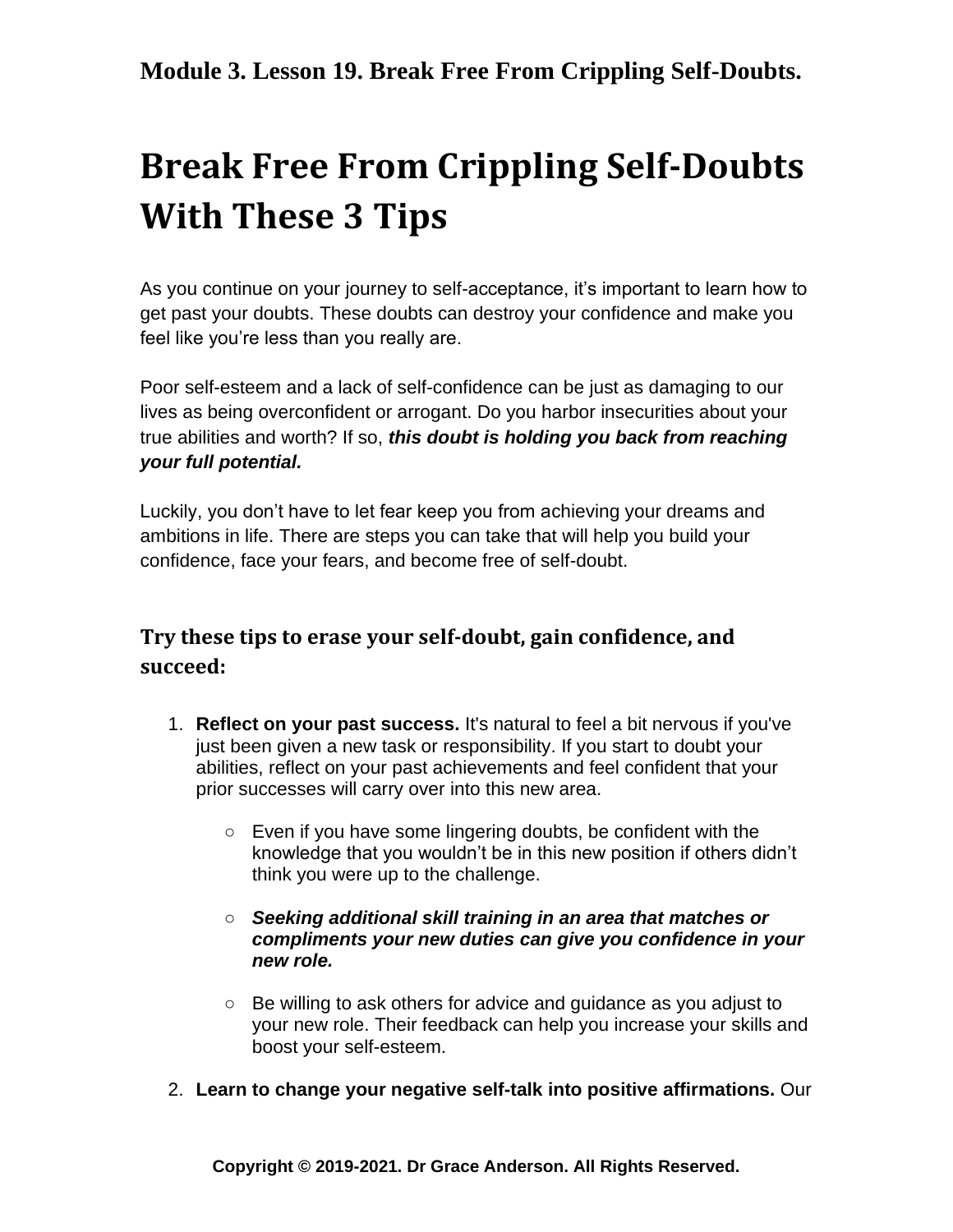## **Module 3. Lesson 19. Break Free From Crippling Self-Doubts.**

brains are constantly working to fulfill our inner thoughts and beliefs. When you're overwhelmed with self-doubt, chances are that you're subconsciously listening to negative self-talk from your brain.

- $\circ$  Take control of your inner voice and turn a negative into a positive by replacing your doubts with positive affirmations!
- Rather than focusing on your limitations, *focus on what you can do.* Capitalize on your strengths and write out 10 statements that affirm who you are at the core of your being. Then record how your strength and abilities will help you achieve your task or goal.
- Start each day by repeating your daily affirmations. Then, repeat them whenever you start to worry or feel self-doubt.
- 3. **Gain perspective by finding cheerleaders, mentors, and other guides.** Do you have a difficult time maintaining a positive sense of self-worth? *It's critical that you take time to connect and build relationships with those that build you up, rather than tear you down.*
	- Seek out mentors for your personal and professional life that can give you an unbiased opinion on what you're doing well in various areas. They can also provide insight on what you could change to move forward.
	- Build relationships with friends and family members that encourage and rejuvenate you with their positive energy. Minimize contact with those who are overly critical, jealous, or negative. They just drain your energy and bring you down.
	- *By surrounding yourself with positive individuals, you'll receive the boost of energy and confidence you need to power through your moments of self-doubt.* You'll then begin to achieve your goals and dreams, rather than holding yourself back!

Everyone faces self-doubt and insecurities from time to time. Practicing these tips can help you defeat self-doubt.

The mistakes of the past, along with damaged self-esteem caused by doubts and fears, may have led to a negative self-image. So let's see how to overcome this negativity as well. Your next lesson gives you nine proven strategies to eliminate a negative self-image.